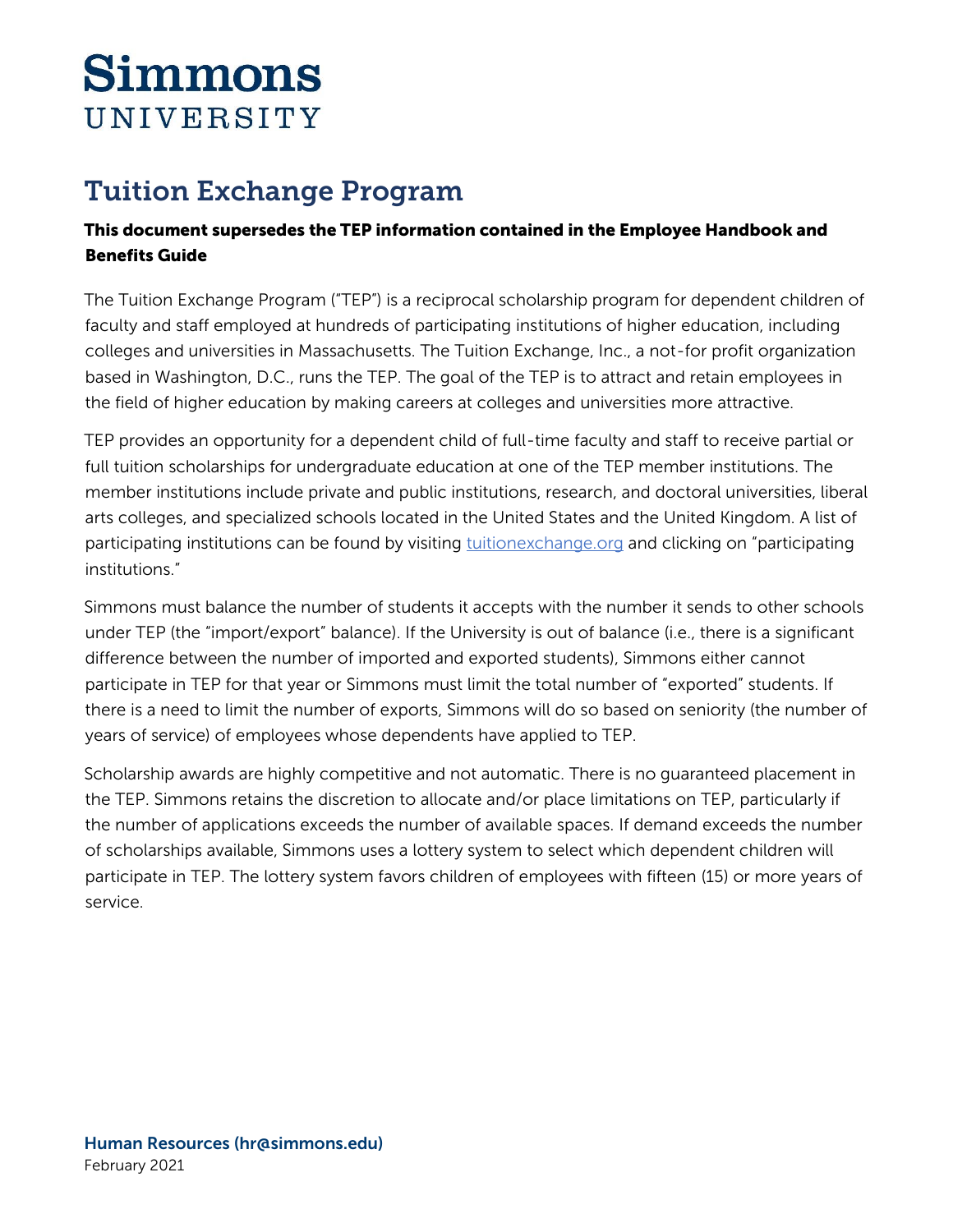#### **ELIGIBILITY**

Employees who want their dependent children to apply for a TEP scholarship must meet the following criteria:

- You must be a full-time Simmons employee.
- You must have, as of the Program date, completed a minimum of four (4) years of full-time, uninterrupted service at Simmons. Your 4th year anniversary must fall on or before July 15 of the year in which your child plans to attend college. For the purposes of this policy, Simmons does not consider FMLA and military leaves of absence as breaks in service.
- You also must maintain full-time status while your dependent child attends under the Tuition Exchange Program as determined by Human Resources.
- You may only have one dependent child participating in the Program at any time.
- Your dependent child must be deemed a Qualifying Child as defined by IRS regulations to be eligible to participate in this Program. Per the IRS: In general, to be a taxpayer's qualifying child, a person must satisfy four tests:
	- $\circ$  **Relationship:** The taxpayer's child or stepchild (whether by blood or adoption), foster child, sibling or stepsibling, or a descendant of one of these.
	- $\circ$  **Residence:** Has the same principal residence as the taxpayer for more than half the tax year. Exceptions apply, in certain cases, for children of divorced or separated parents, temporary absences, and for children who were born or died during the year.
	- $\circ$  **Age:** Must be under the age of 19 at the end of the tax year, or under the age of 24 if a full-time student for at least five months of the year, or be permanently and totally disabled at any time during the year.
	- $\circ$  **Support:** Did not provide more than one-half of their own support for the year.
- If a child is claimed as a qualifying child by two or more taxpayers in a given year, the child will be the qualifying child of:
	- o the parent;
	- o if more than one taxpayer is the child's parent, the one with whom the child lived for the longest time during the year, or, if the time was equal, the parent with the highest AGI;
	- $\circ$  if no taxpayer is the child's parent, the taxpayer with the highest adjusted gross income (AGI).

Additional IRS rules may apply. Please refer to the IRS website, [irs.gov/index.html,](http://irs.gov/index.html) for further details.